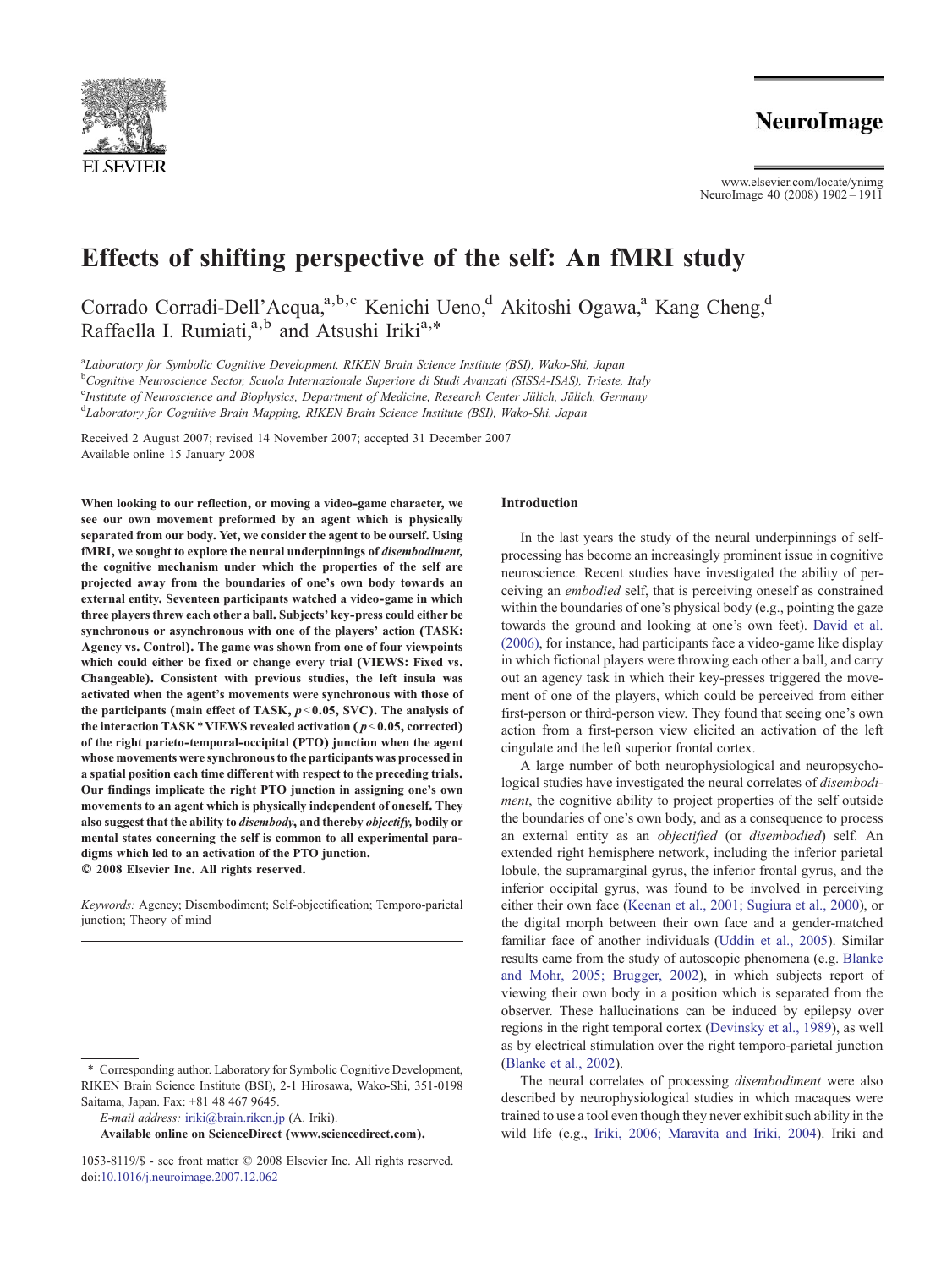colleagues had macaques reach a piece of food which was placed either outside their arm reach space (e.g. [Iriki et al., 1996](#page-8-0)), or within their arm reach but occluded from their direct sight ([Iriki et al.,](#page-8-0) [2001](#page-8-0)). In both conditions, macaques could reach the food (thus overcoming their body limits) by means of external features, such as a rake for extending their own reach [\(Iriki et al., 1996](#page-8-0)), or a video displaying the position of the food with respect to their moving arms from a non-egocentric point of view ([Iriki et al., 2001](#page-8-0)). The authors found that macaques can be trained to make productive use of the tool or the images displayed; this newly acquired skill is associated with the emergence of cortico-cortical connections between neurons in the intraparietal sulcus (IPS – typically responding to visual stimuli in the peri-personal space – e.g., [Duhamel et al., 1998](#page-8-0)) and temporo-parietal junction ([Hihara et al., 2006](#page-8-0)). Mastering tool-use skills requires the ability to project one's own motor intention towards an external object, the tool. It has been suggested that the involvement of both the temporo-parietal complex in the human brain for observations, such autoscopic phenomena, and homologous regions in the monkey brain for the emergence of tool-use skills, is suggestive of this part of the brain being recruited whenever properties of the self are externalized towards an external entity (namely whenever disembodiment occurs, which in turn leads subject, based on the equivalence between the external tool and own body, to regard its own body as an external object, namely selfobjectification; see [Hihara et al., 2006](#page-8-0), and [Iriki, 2006,](#page-8-0) for a more detailed comment about this topic).

In the present study we aimed at further specifying the neural mechanisms involved in disembodiment. We designed an fMRI experiment in which, similarly to the paradigm employed by [David et al. \(2006\)](#page-8-0), participants faced a video-game like display in which fictional players were throwing each other a ball. Participants were engaged in an Agency task in which their keypresses were synchronous with the movement's onset of one of the players, which in turn represented the self. In a control condition, participants' key-presses were instead unrelated to the action of the players in the video-game. At variance with [David](#page-8-0) et al.'[s \(2006\)](#page-8-0) in which participants experienced an embodied self, described as perceiving their own action from a first-person view, the key condition of the present study was that participants experienced a disembodied self, described as perceiving their own action from third party's views. Moreover, in one experimental condition the players were displayed from a point of view which varied every trial, thus appearing each time misaligned with respect to the proceeding trial, whereas in a control condition the points of view were instead fixed. Thus, employing the Agency (but not the Control) task under Changeable (but not Fixed) views would require, at each trial, reassigning the player which we consider to be ourself towards a different position in the outside space that is labeling a new agent as the self. Based on the existing findings we hypothesized that the analysis of this condition would reveal increased neural activity in the right hemisphere over and around the temporoparietal junction.

### Materials and methods

### Participants

Seventeen subjects (eight females) participated in the study. None of the participants had any history of neurological or psychiatric illness. Written informed consent was obtained from all subjects. The study was approved in advance by the RIKEN Functional MRI Safety and Ethics Committee and conducted in accordance with the Declaration of Helsinki.

### Stimuli

Participants watched twelve short (6 s) animations in which three players were throwing each other a ball. These players were equally distanced and their relative position was constant during all the experiment: a blue and a red player were shown respectively on the left and on the right side of the screen, whereas a black player appeared in the central-lower side. The movies were organized in triplettes, whose order was constant during all the experiment: first, the red player threw the ball to the blue, afterwards the blue threw the ball to the black, and finally the black threw the ball to the red (see Fig. 1A). The point of view (i.e. the position of the camera) was constant within each triplette, but may vary across triplettes, depending on the experimental condition employed. Four different views were chosen: laterally drifted point of view (the black player was visible from the side — see Fig. 1B), from the back of the black player (the camera pointed directly over the shoulders of the black player — see Fig. 1C), and from the black players eye (see Fig. 1D), and from the ceiling (the three players were visible only form their upper half — see Fig. 1E).

### Experimental setup

Participants laid supine with their head fixated by firm foam pads and their hand placed on a button-box for manual responses. Stimuli were displayed via an optic fiber goggle system (Avotec Inc., Jensen Beach, FL) that subtended  $30^{\circ} \times 23^{\circ}$ of visual angle.

Each experimental session consisted of the following events: participants viewed a fixation cross for about 41 s, followed by a continuous sequence of 32 triplettes, 8 for each point of view, and then by a final pause of about 13 s. Each session lasted 10 minutes and 30 s. Within each session participants were engaged in one of two tasks: they were instructed to perform a key-press either when they saw the ball between the red player and the blue player (*Control Task* — see Fig. 1F, red dashed line), or after seeing the black player receiving the ball, but before the beginning of the next animation in which he threw the ball to the next player, as if the key-press triggered the black player's movement (Agency Task — see Fig. 1F, black continuous line). In addition, within each session, irrespective of the task employed, triplettes of the same point of view could be clustered together, yielding to four sequences of about 2 minutes and 30 s in which the point of view was fixed (Fixed Views). Alternatively, triplettes of different points of view could be intermingled, so that each triplette had a different point of view than the previous one (Changeable Views). Finally, within each session, irrespective to the point of view and of the task employed, 64 events of interests, each 9 s apart, were identified: half of them referred to the 32 onsets of the black player movement, whereas the other half referred the 32 midpoints between the onsets of the red and blue players movements (Fig. 1F).

This constitutes a  $2 \times 2 \times 2$  factorial design with TASK (Agency vs. Control) and VIEWS (Changeable vs. Fixed) and BALL's position (Black player vs. Red-Blue players) as factors. TASK and VIEWS factors yielded to four conditions, each of which was delivered in a separate session. The two levels of the BALL factor were instead modulated within each session, together with the low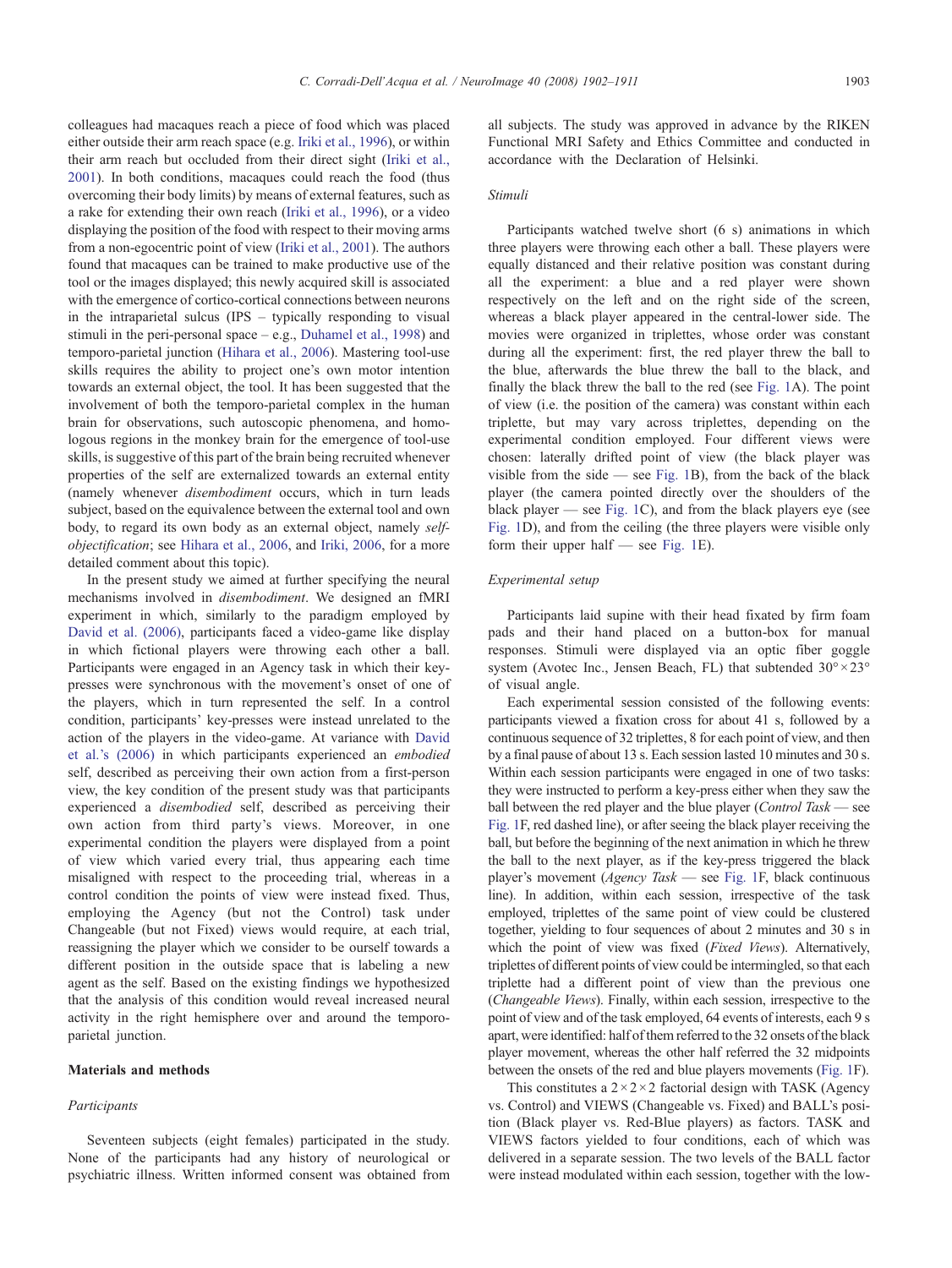level baseline events which corresponded to the beginning of each session in which the fixation cross was shown. Thus, our design resulted in 8 experimental conditions and 4 low-level baseline conditions (see [Table 1](#page-3-0)). The overall experiment lasted about 42 minutes, corresponding to four sessions of 10 minutes and 30 s, the order of which was counterbalanced across subjects.

### Image acquisition

The experiment was conducted on a Varian Unity Inova 4 Tesla whole-body MRI system (Varian NMR Instruments, Palo Alto, CA) equipped with a Magnex head gradient system (Magnex Scientific Ltd., Abingdon, UK). High-resolution 3D T1-weighted anatomical

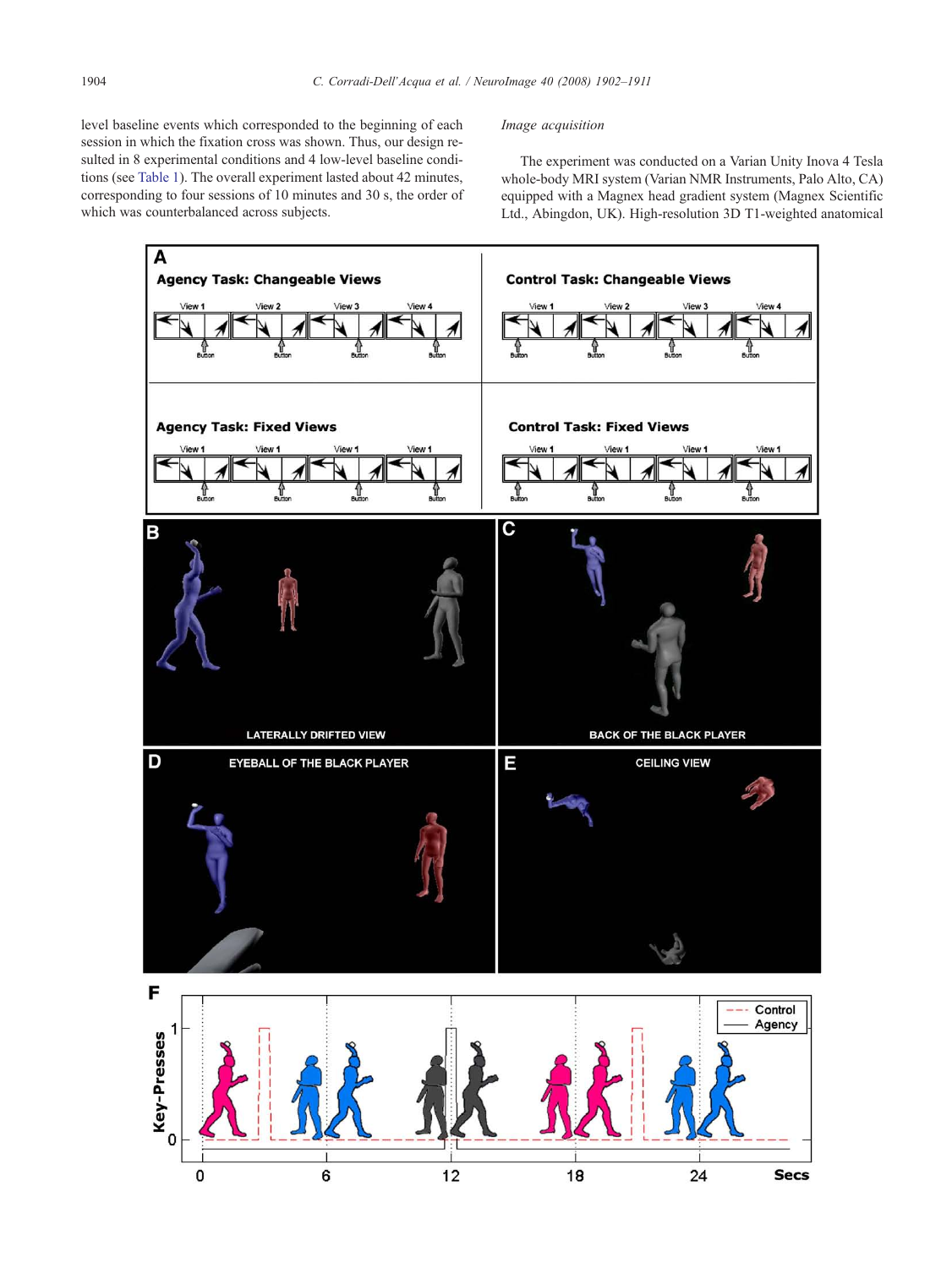### <span id="page-3-0"></span>Table 1

Summary of eight experimental conditions in the  $2 \times 2 \times 2$  factorial design and four baseline conditions, each of which corresponds to the initial stage of each session in which participants viewed a fixation cross

| Experimental and Baseline conditions |  |  |  |
|--------------------------------------|--|--|--|
|--------------------------------------|--|--|--|

Experimental conditions

|   | $1$ $AFB$           | Agency task with Fixed views, during the onset of the Black         |
|---|---------------------|---------------------------------------------------------------------|
|   |                     | player's action.                                                    |
|   | $2$ $AFR$           | Agency task with Fixed views, between the onsets of the Red         |
|   |                     | and Blue players.                                                   |
|   | $3$ $ACB$           | Agency task with Changeable views, during the onset of the          |
|   |                     | Black player's action.                                              |
|   | $4$ $ACR$           | Agency task with Changeable views, between the onsets of the        |
|   |                     | Red and Blue players.                                               |
| 5 | CFB                 | Control task with Fixed views, during the onset of the Black        |
|   |                     | player's action.                                                    |
| 6 | CFR                 | Control task with Fixed views, between the onsets of the Red        |
|   |                     |                                                                     |
|   |                     | and Blue players.                                                   |
| 7 | CCB                 | Control task with Changeable views, during the onset of the         |
|   |                     | Black player's action.                                              |
| 8 | <b>CCR</b>          | Control task with Changeable views, between the onsets of the       |
|   |                     | Red and Blue players.                                               |
|   |                     |                                                                     |
|   | Baseline conditions |                                                                     |
|   | $1$ AF_Bas          | Agency task with Fixed views, when the fixation cross was           |
|   |                     | shown.                                                              |
|   |                     | 2 AC_Bas Agency task with Changeable views, when the fixation cross |
|   |                     | was shown.                                                          |
| 3 |                     | CF_Bas Control task with Fixed views, when the fixation cross was   |
|   |                     | shown.                                                              |
| 4 |                     | CC_Bas Control task with Changeable views, when the fixation cross  |
|   |                     | was shown.                                                          |
|   |                     |                                                                     |

MR images were acquired with a quadrature bird-cage radio-frequency (RF) coil (The John P. Robarts Research Institute, London, Ontario, Canada). The following parameters were used for acquiring anatomical images: repetition time  $(TR) = 110$  ms, echo time  $(TE) =$ 6.2 ms, flip angle (FA)=11°, matrix size= $256 \times 256 \times 180$ , and voxel size =  $1 \times 1 \times 1$  mm. A quadrature bird-cage RF coil (Subjects 1–12: The John P. Robarts Research Institute, London, Ontario, Canada — subjects 13–17: Nova Medical Inc., Minneapolis, MN, USA) was also used (for both transmit and receive) to acquire functional (T2\*-weighted) and coregistered anatomical (T1 weighted) images. Functional images were scanned using an echo-planar imaging (EPI) pulse sequence with a TR of 2570 ms, a TE of 25 ms and an FA= 40. Each volume comprised 25 axial slices with an in-plane resolution of  $3.75 \times 3.75$  mm<sup>2</sup> (field of view  $[FOV] = 24 \times 24$  cm<sup>2</sup>), a slice thickness of 5 mm, and no gap between slices. For each subject, 980 volumes were acquired in four experimental sessions (245 per session). During all four experimental sessions, heartbeat was monitored with a pulse oximeter, and respiration with a pressure sensor. Both signals were recorded along with the timing of RF pulses for later corrections of physiological fluctuations.

### Image processing and data analyses

After EPI image reconstruction, cardiac and respiratory fluctuations were further removed using a retrospective estimation and correction method ([Hu et al., 1995\)](#page-8-0). For each subject, the first 6 volumes of each session were discarded. Furthermore, to correct for subject motion, all functional images were realigned to the first functional image, which were then normalized to a template based on 152 brains from the Montreal Neurological Institute (MNI), and smoothed by convolution with a Gaussian kernel of 8 mm (fullwidth at half-maximum). Finally, a high-pass filter (with a cut-off of 128 s) was applied to the dataset.

Statistical analysis was then carried out using the general linear model framewor ([Friston et al., 1995\)](#page-8-0) implemented in the SPM2 software package (Wellcome Department of Imaging Neuroscience, London). On the first level, for each individual subject, we fitted a linear regression model (general linear model) to the data, by modelling the event sequence of each of the experimental and baseline conditions (see Table 1) as a hemodynamic response function. We also included six differential realignment parameters assessed for each session as regressors to control for movement-related variance. Additionally, for each session a vector distinguishing between participants keeping their eyes opened and those keeping their eyes closed was entered as a regressor of no interest. Specific effects were tested by applying appropriate contrasts to the parameters estimated for each condition. On the second level, one-sample t-tests were performed on the above contrast images of all subjects to generate random-effects statistical parametric maps (SPMs). Areas of activation were identified as significant if they passed a threshold of  $p<0.05$ , corrected for multiple comparisons at the cluster-level, with an underlying voxel-level height threshold of  $t=3.69$  (corresponding to an uncorrected  $p<0.001$ ).

Localization of activated areas with respect to cytoarchitectonic areas was analyzed based on probabilistic cytoarchitectonic maps derived from the analysis of cortical areas in a sample of 10 human post-mortem brains, which were subsequently normalized to the MNI reference space. Significant results of the random effects analysis were compared to the cytoarchitectonic maps using the SPM Anatomy toolbox ([Eickhoff et al., 2005\)](#page-8-0).

### Results

Clusters of activated voxels, which survived a threshold of  $p<0.05$ , corrected for multiple comparisons, are reported in [Table 2.](#page-4-0)

#### Main effects

No differential activation for the Agency task, in comparison to the Control task [Agency−Control = (AFB+AFR+ACB+ACR−2 \*  $(AF\_Bas+AC\_Bas)$ ) – (CFB + CFR + CCB + CCR – 2 \* (CF $\_Bas$  +  $CC\_{Bas})$ ] was observed (when applying a threshold of  $p<0.05$ ,

Fig. 1. Experimental design and Stimuli. (A) diagram describing the factors TASK (Agency vs. Control) and VIEWS (Fixed vs. Changeable). Participants saw movies which were organized in triplettes: first, the red player threw the ball to the blue ( $\leftrightarrow$ ), afterwards the blue threw the ball to the black ( $\searrow$ ), and finally the black threw the ball to the red  $(\neq)$ . During the Agency Task, for each triplette participants key-pressed ( $\hat{r}$ ) at the onset of the third movie, that is, when the ball was in the black player's hands. During the Control Task, for each triplette, participants key-pressed during the first movie, that is, when the ball was between the red and the blue player. The viewpoints were fixed within each triplette, but varied across triplette. Under Fixed Views, triplettes of the same view were clustered together, whereas under Changeable Views triplettes with different views were intermingled. (B–D) Movie snapshots depicting each of the four points of view used. (F) Irrespective of the task employed and of the viewpoints, two events of interest were used in the analysis: one was the onset of the third movie of each triplette, which corresponded to participants' key-presses during the Agency task (straight line); the second was the middle point of the first movie of each triplette, which corresponded to participants' key-presses during the Control task (red dashed line).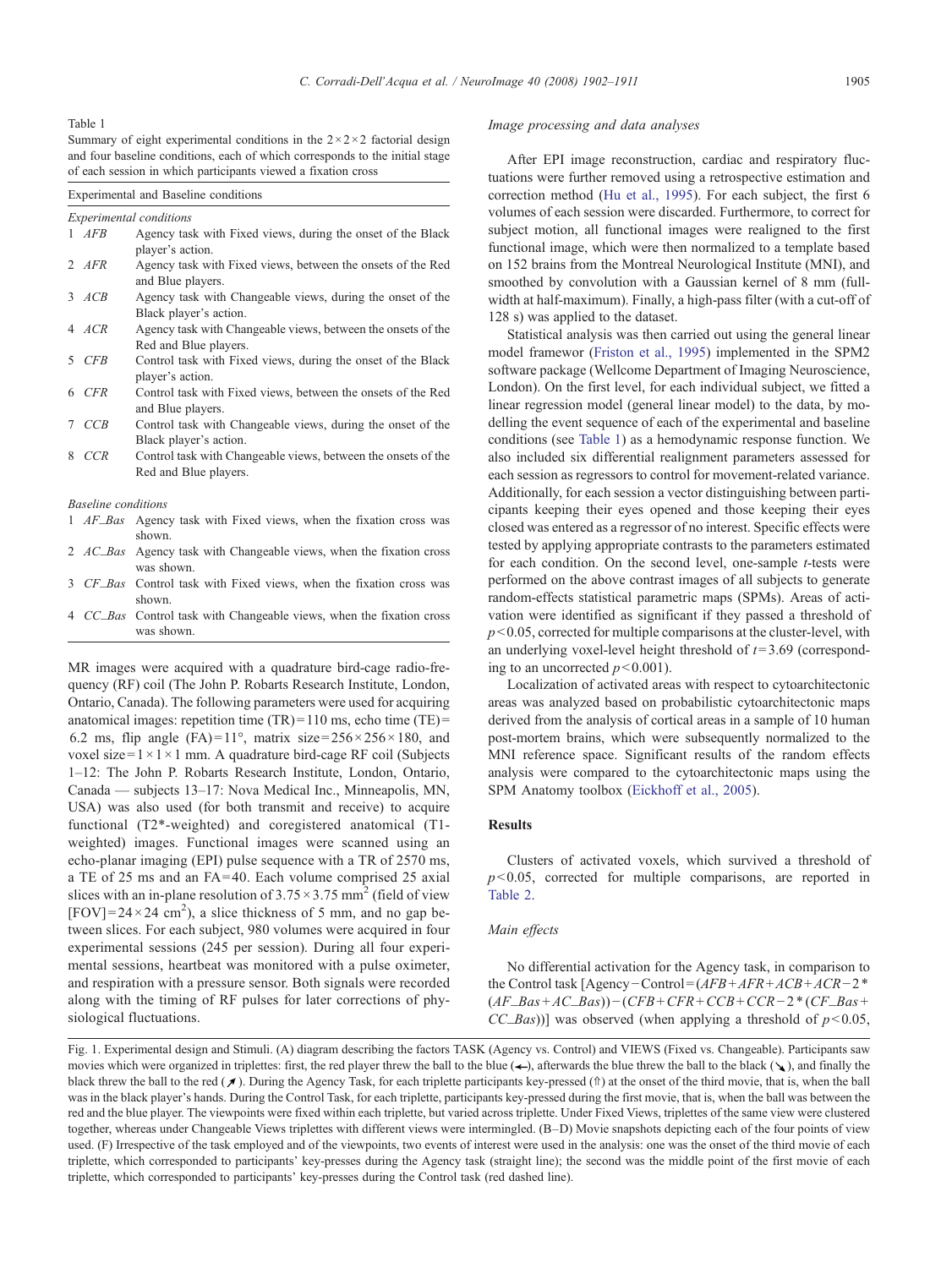<span id="page-4-0"></span>Table 2

Clusters of voxels showing significant activation in: (1) the TASK main effect, (2) the BALL main effect, (3) the TASK \*VIEWS interaction, and (4) the TASK \*BALL interaction. All clusters survived a threshold of  $p<0.05$ , corrected for multiple comparisons at the cluster level for the whole brain or for the region of interest (ROI), respectively. Coordinates (in standard MNI space) refer to maximally activated foci as indicated by the highest t value within an area of activation:  $x =$  distance (mm) to the right (+) or the left (−) of the midsagittal line; y= distance anterior (+) or posterior (−) to the vertical plane through the anterior commissure  $(AC)$ :  $z = distance$ above (+) or below (−) the inter-commissural (AC–PC) line. L and R refer to the left hemisphere and right hemisphere, respectively, whereas  $K<sub>e</sub>$  refers to the number of consecutive voxels subtending each cluster.

| <b>REGION</b>                                                                                                    | Cytoarchitectonic<br>probabilistic maps                                 | <b>SIDE</b> | Coordinates   |                             |                  | $K_{\rm e}$                           |  |  |  |  |
|------------------------------------------------------------------------------------------------------------------|-------------------------------------------------------------------------|-------------|---------------|-----------------------------|------------------|---------------------------------------|--|--|--|--|
|                                                                                                                  |                                                                         |             | $\mathcal{X}$ | $\mathcal{Y}$               | $\boldsymbol{Z}$ |                                       |  |  |  |  |
|                                                                                                                  | 1. TASK main effect: Agency Task > Control Task                         |             |               |                             |                  |                                       |  |  |  |  |
| Insula                                                                                                           |                                                                         | L           |               | $-44 - 12$                  |                  | $-4.48^{\circ}$                       |  |  |  |  |
|                                                                                                                  |                                                                         |             |               |                             |                  |                                       |  |  |  |  |
| 2. BALL main effect:                                                                                             |                                                                         |             |               |                             |                  |                                       |  |  |  |  |
| (a) $Red\_Blue$ players $> Black$ player                                                                         |                                                                         |             |               |                             |                  |                                       |  |  |  |  |
| Superior occipital                                                                                               | Area $17$ [100-100%] L                                                  |             |               | $6 - 92$                    |                  | 2 390 <sup><math>\dagger</math></sup> |  |  |  |  |
| gyrus                                                                                                            | Area 18 [10-60%]                                                        |             |               | $6 - 94$                    | 20               |                                       |  |  |  |  |
| (b) Black player $>$ Red_Blue players                                                                            |                                                                         |             |               |                             |                  |                                       |  |  |  |  |
| Superior occipital                                                                                               | Area 18 $[0-10\%]$                                                      | R           |               | $-12 -94$                   |                  | $14 \t264^{\frac{1}{4}}$              |  |  |  |  |
| gyrus                                                                                                            | Area 17 [10-20%]                                                        |             |               | $-28 - 76$                  | 10               |                                       |  |  |  |  |
| 3. TASK * VIEWS interaction:<br>Middle temporal<br>gyrus<br>Middle occipital<br>gyrus                            | $(Agency\_Chang. > Agency\_Fixed) > (Control\_Chang. > Control\_Fixed)$ | R           |               | $40 - 70$<br>$32 - 82 - 24$ |                  | $22 \quad 363^{\frac{1}{4}}$          |  |  |  |  |
| 4. TASK * BALL interaction:                                                                                      |                                                                         |             |               |                             |                  |                                       |  |  |  |  |
|                                                                                                                  | (a) (Agency_Black > Control_Black)>(Agency_RedBlue > Control_RedBlue)   |             |               |                             |                  |                                       |  |  |  |  |
| Middle cingulate<br>cortex                                                                                       | Area 4a [40-60%] L                                                      |             | $-6$ $-28$    |                             |                  | 50 664                                |  |  |  |  |
| Central sulcus                                                                                                   | Area 3a [20-40%]                                                        |             |               | $-20 - 36$                  | 50               |                                       |  |  |  |  |
| Precentral gyrus                                                                                                 | Area 6 [30-50%]                                                         |             |               | $-28 - 20$                  | 50               |                                       |  |  |  |  |
| (b) (Agency_RedBlue > Control_RedBlue)>(Agency_Black > Control_Black)<br>$12 - 74$<br>$-2$ 491 <sup>†</sup><br>R |                                                                         |             |               |                             |                  |                                       |  |  |  |  |
| Superior occipital                                                                                               | Area 18 [40-80%]<br>Area 17 [80-90%]                                    | L           |               | $-4$ $-82$                  | $\overline{4}$   |                                       |  |  |  |  |
| gyrus                                                                                                            |                                                                         |             |               |                             |                  |                                       |  |  |  |  |

\*p<0.001  $\frac{1}{p}$  <0.01  $\frac{1}{p}$  <0.05  $\frac{8}{p}$  <0.05 corrected for the ROI.

All clusters survived a threshold of  $p<0.05$ , corrected for multiple comparisons at the cluster level for the whole brain or for the region of interest (ROI), respectively. Coordinates (in standard MNI space) refer to maximally activated foci as indicated by the highest t value within an area of activation: x= distance (mm) to the right (+) or the left (−) of the midsagittal line;  $y=$  distance anterior (+) or posterior (-) to the vertical plane through the anterior commissure (AC);  $z$ = distance above (+) or below (−) the intercommissural (AC–PC) line. L and R refer to the left hemisphere and right hemisphere, respectively, whereas  $K<sub>e</sub>$  refers to the number of consecutive voxels subtending each cluster.

corrected form multiple comparisons for the whole brain). Following the studies by [Ruby and Decety \(2001\)](#page-9-0) and Farrer and Frith [\(Farrer and Frith, 2002; Farrer et al., 2003](#page-8-0)), we hypothesized that the insula, which they found to be involved when participants experienced their self as the cause of an action (relative to experiencing another person as being the cause of that action), should also be activated in our experiment. We therefore restricted our analysis to the insula bilaterally, using the SPM WFU Pick Atlas

toolbox [\(Maldjian et al., 2003](#page-9-0)), and found a significant increase of the BOLD (Blood Oxygenation-Level Dependent) signal in the left posterior insula ( $x=-44$ ,  $y=-12$ ,  $z=-4$ , extending posteriorly to  $y=-26$ ;  $K_e=48$ ,  $p<0.05$  corrected for the Region Of Interest (ROI) see Fig. 2). In contrast, the Control task, relative to the Agency task  $[Control - Agency = (CFB + CFR + CCB + CCR - 2 * (CF_B as +$  $CC\_Bas$ ) – ( $AFB + AFR + ACB + ACR - 2*(AF\_Bas + AC\_Bas)$ )] led to no suprathreshold differential activity.

With regard to the main effects of VIEWS and BALL, differential activation was found neither during fixed, relative to changeable, points of view [Fixed–Changeable= $(AFB+AFR+CFB+CFR 2*(AF_Bas+CF_Bas)-(ACB+ACR+CCB+CCR-2*(AC_Bas+$ CC\_Bas))], nor in the opposite contrast, i.e. during changeable, relative to fixed, points of view [Changeable−Fixed= (ACB+ACR+ CCB+CCR−2\*(AC\_Bas+CC\_Bas))−(AFB+AFR+CFB+CFR−  $2*(AF\_\_\_\_\$  + CF\\_\\_\\_\\_\\_\\_\. Finally, irrespective of the task employed and the perspective, the events corresponding to the onset of the black player's action, relative to those between the onsets of the red and blue players' actions [Black−Red= (AFB+ACB+CFB+CCB)−(AFR+  $ACR+CFR+CCR$ ], led to differential activation in the left superior occipital gyrus, corresponding to Brodmann Area (BA) 17. In contrast, the events between the onset of the red and the blue players' actions, relative to those events corresponding to the onset of the black player's action [Red−Black= (AFR+ACR+CFR+CCR)−(AFB+  $ACB + CFB + CCB$ ], led to a differential activation in the right superior occipital gyrus (BA 17) that extended to BA 18.

#### **Interactions**

#### TASK \*VIEWS interaction

In order to compare task differences with either fixed or changeable points of view, the TASK × VIEWS interaction was examined. The Agency (rather than the Control) task during changeable points of view, controlled for the Agency (rather than the Control) task during fixed points of view [(Agency\_changeable− Control\_changeable)−(Agency\_Fixed−Control\_Fixed) = ((ACB+  $ACR-2*AC\_Bas)-(CCB+CCR-2*CC\_Bas)-( (AFB+AFR 2*AF_Bas)-(CFB+CFR-2*CF_Bas)$ ], led to a significant increase in the BOLD response in the posterior part of the right middle temporal gyrus, extending to the middle occipital gyrus (local maxima:  $x=40$ ,  $y=-70$ ,  $z=22$ ). This cluster extends mediolaterally from  $x = 22$  to  $x = 50$ , horizontally from  $y = -90$  to  $y = -50$  and vertically from  $z=16$  to  $z=36$ . A percentage signal change analysis showed that this interaction was resulted from an increased neural activity during the Agency task (relative to the Control task) under changeable points of view. When the view was fixed, no significant

### Main effect: AGENCY > CONTROL



Fig. 2. Functional contrast testing the main effect of TASK: horizontal  $(z=-4)$ and coronal  $(y=-12)$  section.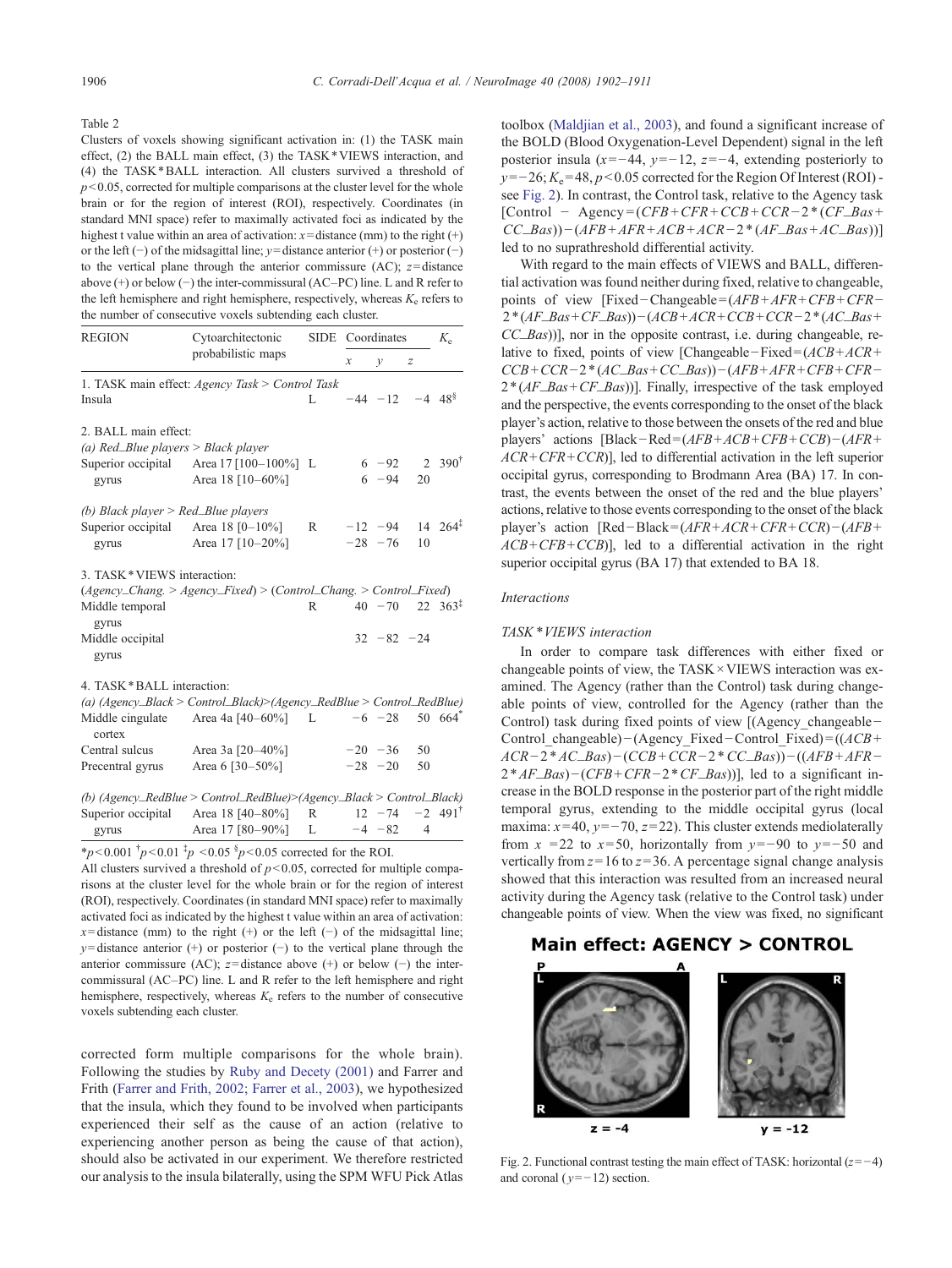## **Interaction: TASK \* VIEW**

<span id="page-5-0"></span>

Fig. 3. Glass-brain images and horizontal section at  $z=22$  of the functional contrast testing the TASK \*VIEWS interaction. The percentage signal changes associated with the local maximum ( $x=40$ ,  $y=-70$ ,  $z=22$ ) of the activated area in the right middle temporal gyrus are also displayed together with standard error  $(\sigma_M)$  bars.

difference between the two tasks was found (see Fig. 3). With regard to the opposite contrast [(Agency\_Fixed−Control\_Fixed)−(Agency\_ changeable−Control\_changeable)=  $((AFB + AFR - 2 * AF_B as) (CFB+CFR-2*CF\_Bas)$ ) –  $((ACB+ACR-2*AC\_Bas)$  –  $(CCB+$ CCR−2 \* CC\_Bas))], no differential activation was observed.

### TASK \*BALL interaction

In order to compare task differences across different events within each session, we tested the interaction TASK \*BALL [(Agency\_Black−Control\_Black)−(Agency\_Red−Control\_Red) =  $((AFB + ACB) - (CFB + CCB)) - ((AFR + ACR) - (CFR + CCR))$ ]. Such contrast allows to assess significant increase of neural activity associated with the Agency (relative to the Control) task during the black player's movement onset, as well as with the Control (relative to the Agency) task in the events corresponding to the midpoint between the red and the blue players' movement onsets. To rule out the effects due to increased neural activity associated with the Control task in the events when the ball was between the red and blue player, we used a mask to exclude the voxels exhibiting a main effect in the Control Red - Agency Red (i.e.,  $(CFR+CCR (CF\_Bas+CC\_Bas)$ ) –  $(AFR+ACR-(AF\_Bas+AC\_Bas)$  comparison  $(t>1.75$ , corresponding to an uncorrected voxel-level threshold of  $p<0.05$ ) from the analysis. We found a significant increase of the BOLD signal in the left middle cingulate cortex and the precentral gyrus (corresponding to BA 6 and 4a) that extended to the left postcentral gyrus (BA 3a). A percentage signal change analysis showed that this interaction was resulted from an increased neural activity during the Agency task (relative to the Control task) in the events corresponding to the black player's movement onset. On the other hand, in the events when the ball was between the red and blue players, no significant difference between the two tasks was observed (see Fig. 4A). Moreover, it should be mentioned that, using a less conservative threshold (e.g., 150 consecutive voxels), we found activation on the left middle frontal gyrus (local maxima: −18, 22,

 $50 - K<sub>e</sub>$ =178 voxels) extending to the superior medial gyrus (−8, 34, 48). This cluster is located over and around the agency-related left middle frontal activation reported [David et al \(2006\)](#page-8-0) who

#### **Interaction: TASK \* BALL** A (Agency Black > Control Black) >









Fig. 4. Functional contrasts testing either the TASK\*BALL interaction. (A) Glass-brain images and horizontal section  $(z=50)$  of the functional contrast (Agency\_Black−Control\_Black)−(Agency\_Red−Control\_Red). The percentage signal changes associated with the local maximum  $(x=-6, y=-24,$  $z=$  50) of the activated area in the left middle cingulate cortex and precentral gyrus are also displayed together with standard error  $(\sigma_M)$  bars: black circles refer to the onset of the black player's movement, whereas red triangles over dashed lines refer to those events in which the ball was between the red and the blue players. (B) Glass-brain images and horizontal section  $(z=-2)$  of the functional contrast (Agency\_Red−Control\_Red) − (Agency\_Black − Control\_Black). The percentage signal changes associated with the local maximum  $(x=12, y=-74, z=-2)$  of the activated area in the right superior occipital gyrus are also displayed.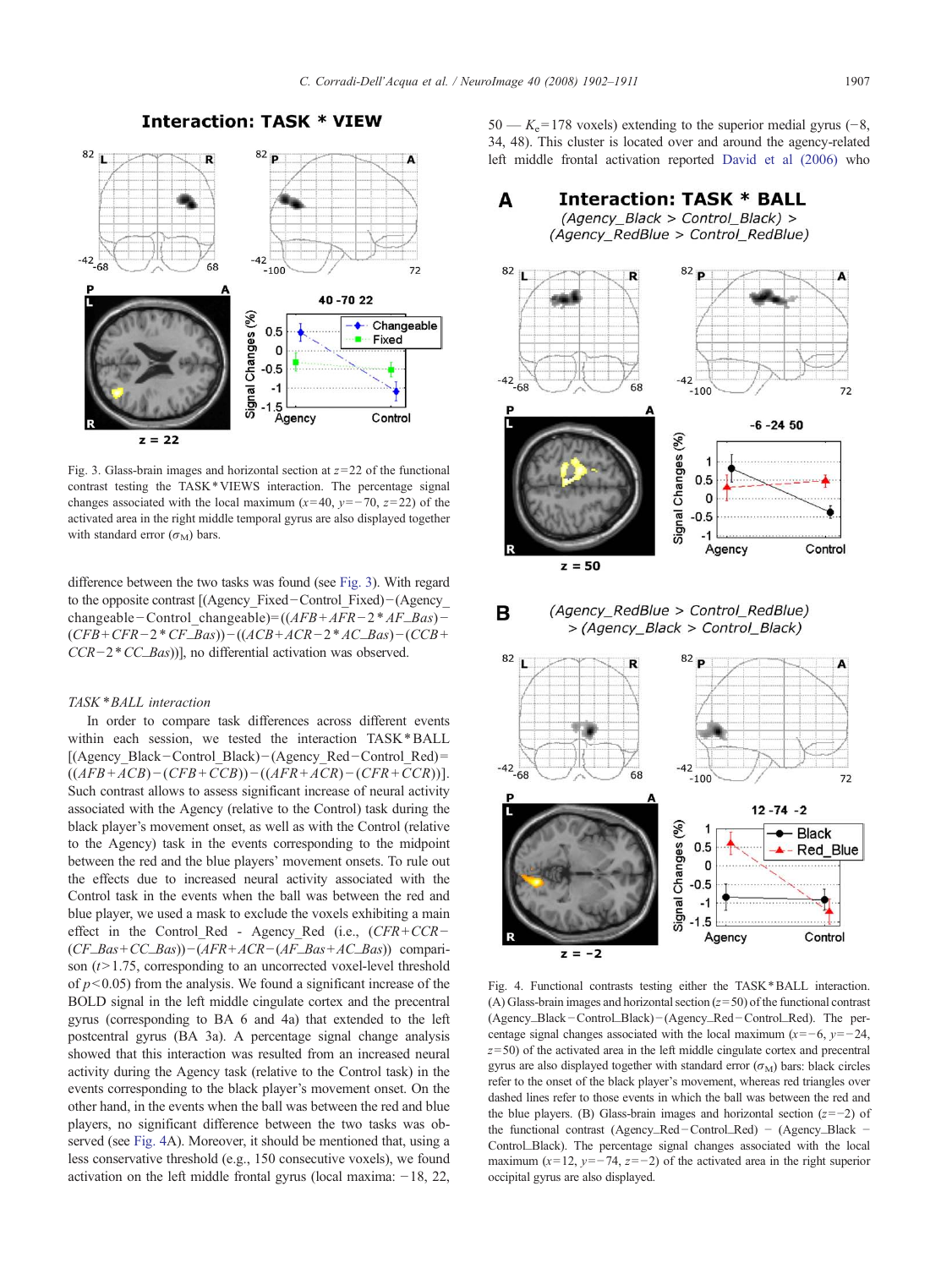employed an experimental paradigm similar to our own. The opposite interaction [(Agency\_Red − Control\_Red) − (Agency\_ Black – Control\_Black) =  $((AFR + ACR) - (CFR + CCR)) - ((AFB +$ ACB)−(CFB+CCB))], revealed a significant increase of BOLD activity in the right superior occipital gyrus, corresponding to BA 18 that extended to the left BA 17. A percentage signal changes analysis revealed that such an interaction was resulted from an increased neural activity for the Agency task (relative to the Control task) in the events when the ball was between the red and blue players. When the ball was instead in the black player's hands, no significant difference between the two tasks was observed (see [Fig. 4](#page-5-0)B).

Neither the VIEWS \* BALL interaction, nor the TASK \* VIEWS \*BALL interaction, were associated to any significant BOLD increase.

#### Discussion

### The sense of Agency towards the fictional player's movement

The present experiment had participants carrying out an Agency task (as opposed to a Control task) in which they were asked, whilst watching movies in which three fictional players were throwing each other a ball, to key-press as if they were triggering the movement of one of the players. This task tests an effect of explicit (or reflexive) agency, in which participants are aware of the relation between a seen movement and their own (as opposed to implicit, or prereflexive, agency, in which participants start feeling their selves to be the cause of a seen action, in that this is compatible with their outgoing motor commands — see [David et al., 2007; Synofzik et al., in press\)](#page-8-0). We found increased activity of the left posterior insula associated with the main effect of TASK; this region was more active during the employment of the Agency, as opposed to the Control, task. Moreover, we found increased activity in the left middle cingulate cortex, extending to the postcentral and precentral gyri, and to the middle frontal gyrus, extending to the superior medial gyrus, associated with the TASK \*BALL interaction; this region was more active during those events in which the ball reached the hands of one of the players to whom the participants were instructed to relate. Activity in all these regions has been found in numerous studies involving selfattribution of one's movements. For instance, in hemiplegic patients, a damage of the right insula is often correlated with anosognosia, the unawareness of one's motor impairment (e.g., [Berti et al., 2005; Karnath et al., 2005](#page-8-0)). Studies using neuroimaging techniques have documented an insular activation in the left ([Leube et al., 2003](#page-8-0)), right ([Farrer et al., 2003\)](#page-8-0) or both hemispheres ([Farrer and Frith, 2002](#page-8-0)) during tasks in which participants viewed stimuli on a video-display that behaved consistently with their self-produced movements. Furthermore, [Ruby and Decety \(2001\)](#page-9-0) found increased activities in regions within both the left posterior insula and the superior portion of the precentral and postcentral gyri when subjects imagined themselves (but not others) using a tool presented to them either visually or auditorily. The same portion of the postcentral gyrus was also activated when participants were asked to predict their own (but not others') reactions when faced with everyday situations [\(Ruby and Decety, 2003, 2004](#page-9-0)). Together, the literature reviewed above converge with the claim that during the Agency task employed in our study the center of the experiences of participants is projected toward the position in space occupied by the fictional character, thus processing those sensorimotor events which are associated to the player as their own.

### The right parieto-temporal-occipital junction is implicated in diverse forms of Disembodiment

As already mentioned in the introduction section, [Hihara et](#page-8-0) [al. \(2006\)](#page-8-0) implicated a region in the vicinity of MSTda and TPOc of the macaque brain in the tool-use behavior. It has been suggested that this region is involved in the ability of assessing the equivalence between the monkey body representation (which is believed to be stored within the IPS) and the tool, thus allowing the monkey to establish self-objectification ([Iriki, 2006\)](#page-8-0). In our study, a region in the right middle temporal gyrus, extending to the middle occipital gyrus and bordering the right parietal cortex, exhibited functional properties similar to those found in the macaque temporo-parietal junction ([Hihara et al., 2006; Iriki, 2006\)](#page-8-0). This region was revealed by the analysis of the interaction AGENCY \* VIEW and was found to be more activated during the Agency (but not the Control) task, and only in those conditions in which the views changed continuously. No differential activity between the Agency and Control task was observed when the views were fixed, thus confirming that this region is not sensitive to mere processing of the self in a location of the outside space, but rather to the reassignment of the self in new disembodied positions. In contrast to the monkey brain, in which the temporo-parietal junction in both hemispheres was implicated, only the right hemisphere in our study was associated with the interaction of AGENCY \*VIEW.

Regions over and around the parieto-temporal-occipital (PTO) junction complex were already implicated in studies in which participant imagined to "drift" away from their egocentric position towards a new location in space. Wraga and colleagues, for instance, asked participants to imagine to move towards a new position in space and to predict how a stimulus there would look like ([Creem et al., 2001; Wraga et al., 2005\)](#page-8-0). They found that the self manipulation in the outside space was associated with a network involving the supplementary motor area, as well as the left middle occipital gyrus and right middle temporal gyrus. [Aichhorn et al. \(2006\)](#page-8-0), asked participants to predict how the spatial relations between two objects would appear from the viewpoint of a fictional character (but not from their own position) and found an activation in the left temporo-parietal junction. [Zacks et al. \(1999\),](#page-9-0) instead, showed subjects the picture of a frontal human body on which a mark could appear either on the right or the left hand. They asked participants to assess the laterality of the marked hand, thus forcing them to commensurate their own egocentric coordinates with those of the picture, and found a significant increase of neural activity in the left PTO complex. [Zacks et al. \(1999\)](#page-9-0)'s task has been recently used by Blanke and colleagues who, additionally, instructed participants to imagine their self being rolled-out from their own body and occupying the position of the human picture that was presented as stimulus [\(Arzy et al., 2006; Blanke et al., 2005](#page-8-0)). They found that such a task induced a differential activity in the bilateral PTO which was significantly higher than the one induced by mental rotation of alphabetic stimuli ([Blanke et al., 2005](#page-8-0)), or by the similar task in which participants refrained from imagining their selves being drifted away ([Arzy et al., 2006](#page-8-0)).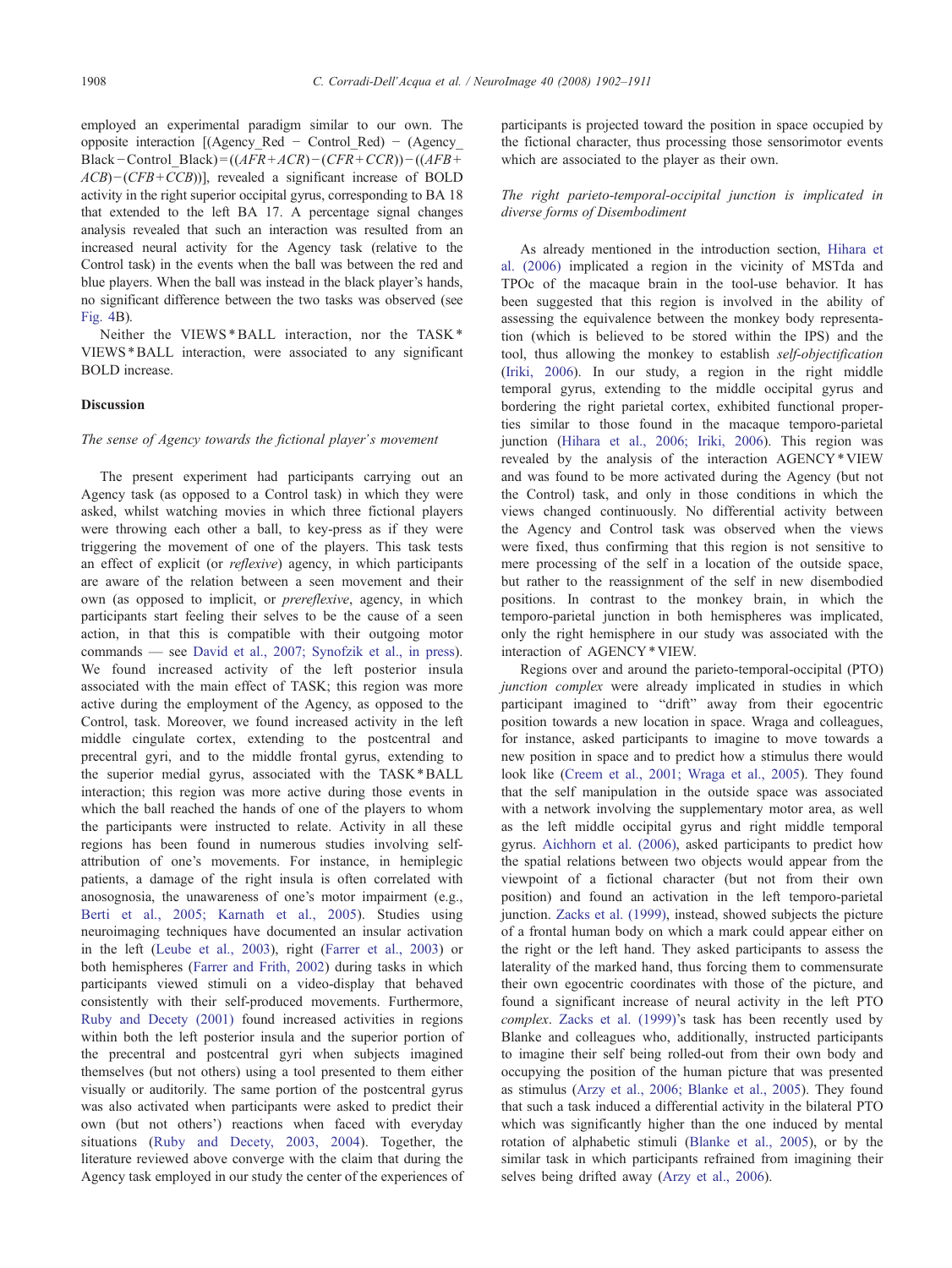It has been suggested ([Povinelli, 2001\)](#page-9-0) that, in order to recognize an external agent as a disembodied self (e.g., looking at one's own photograph), one needs to establish an equivalence relationship between a representation of the self and the agent. It is on the basis of recognizing that what is true of the self is also true of the agent, therefore the two must be equivalent, and therefore the agent eventually is an objectified self. This model is a good candidate for describing how disembodiment may occur and potentially contribute to further higher mental processes. In our task participants were explicitly asked to key-press at the onset of the external agent's movement; in this way they treated the information about the agent as equivalent to the information about themselves. This process resulted in the recruitment of the PTO junction which, in turn, makes the agent coded as disembodied self, that is, included in what we consider to be "ours". This last process may represent the circuitry emerged in the brain of the macaques after they learned, following extensive training, to be skilled tool-users [\(Hihara et al., 2006](#page-8-0)). Moreover, the literature reviewed above suggests that disembodiment, the consequent processing of an objectified self, may not be only triggered by the sensory information about an agent which is processed as equivalent to ourselves, but also through a process of mental simulation in which someone represents which his own bodily states would be, if moved in a position that is different from his own. This process may explain the implication of neurons within the PTO junction in experimental paradigms, such as the visual-perspective tasks (e.g. [Wraga et al., 2005; Aichhorn](#page-9-0) [et al., 2006\)](#page-9-0), where no external agent is present. Finally, disembodiment may be also triggered by an electrical stimulation of the PTO junction, which has been documented resulting in the hallucinatory experience of seeing one's own body as if this was in position different from the one of the observer's (e.g. [Devinsky](#page-8-0) [et al., 1989; Blanke et al., 2002\)](#page-8-0).

### Disembodiment, imagined translation and social cognition

It is possible that the disembodiment process described by the activation of the PTO junction reflect a visuo-vestibular integration due to the imagined translation in space. This is an intriguing possibility, which is strengthened by the fact that neurons in the temporo-parietal junction are known to be sensitive to caloric stimulation of the ears [\(Dieterich et al., 2003\)](#page-8-0), whereas temporoparietal regions have also been suggested as a focus for vestibular epilepsy, characterized by rotational or linear vertigo accompanied by body or head and eye rotation ([Altay et al., 2005; Smith, 1960](#page-8-0)). Moreover, the medial and inferior parietal cortex as well as the middle temporal complex of the human brain were associated with computing visual information of the real deambulation [\(Maguire](#page-8-0) [et al., 1998; Maguire et al., 1999; Morrone et al., 2000\)](#page-8-0). Recently, [Indovina et al. \(2005\)](#page-8-0) reported an activation of both the right and (to a lesser degree) left temporo-parietal junction during both vestibular caloric stimulation and the perception of visual motion which appears to be coherent with natural gravity (see also [Andersen et al.,](#page-8-0) [1999](#page-8-0), who related dorsal medial superior temporal region (MSTd) in the monkey brain to computing vestibular information about selfnavigation).

However, this interpretation can hardly account for the results of studies showing the involvement of the PTO junction in mentalizing (e.g., [Frith and Frith, 2006; Saxe, 2006](#page-8-0), for a review). In these kinds of studies participants are usually presented with a set of short stories and then have to predict the main characters (true or false) mental

states. Regions in the temporo-parietal junction, especially in the right hemisphere, were typically documented to be implicated in such tasks (e.g. [Saxe and Kanwisher, 2003; Saxe and Wexler, 2005](#page-9-0)), whereas damage to left temporo-parietal regions was found to cause selective deficits in judging the contents of others beliefs [\(Samson](#page-9-0) [et al., 2004\)](#page-9-0). These data, together with our present results, suggest that the disembodiment process in which the PTO junction is involved may go beyond a mere sensory integration due to imagined self-navigation in the outside space. Indeed, *disembodiment* might also be described as a process which allows us to objectify one's own mental states, that is, project them a context which is different from one's own.

This interpretation, however, holds only for those instances in which the mental states to be inferred are one's own, or of someone who is considered fairly similar to us. Indeed, a putative *disembo*diment of one's own states cannot be productively used whilst mentalizing about people who are known to be dramatically different from ourselves (see, [Saxe, 2005; Mitchell et al., 2006; Frith and](#page-9-0) [Frith, 2006](#page-9-0), for a similar argument). Moreover, since disembodiment (and therefore the PTO junction) does not occur when we have experience of ourselves from an egocentric perspective, disembodiment of one's own mental states should not occur in the instances in which we infer the mental states of an agent in a context that is too similar to our own.

This prediction is in agreement with what was described by [Vogeley et al. \(2001\),](#page-9-0) who show activation of the right temporoparietal junction when participants have to predict which mental states they (but not others) would have if inserted in a give context described by short stories. Moreover, [Aichhorn et al. \(2006\)](#page-8-0) suggested that both the temporo-parietal junction and the posterior portion of the superior temporal sulcus were involved in a mentalizing task only when the task required dealing with perspective differences, that is, to realize that the states we would experience from another perspective are different from the states we are currently experiencing. A third argument in favor of our prediction can be found in [Saxe and Wexler \(2005\)](#page-9-0) who asked participants to infer the internal states of an agent whose intentions were either similar or opposite to their own (e.g., a participant was asked to predict the internal states of an agent who "is really looking forward to living alone", which was consistent with participant's wishes, or who "is happy living with her parents", which diverged from participant's wishes). Moreover, it was also described that the agents were inserted in a social context which could be either similar to or dissimilar from participants' (e.g., the agent lived "in New York City", which was a background familiar to participants, or in a rural community in which "it is uncommon and even suspicious for a woman to live alone", which was a background foreign to participants). The analysis of the right temporo-parietal junction in their study revealed a significant interaction of which our results are reminiscent: this region was more activated by a foreign, with respect to a familiar, context but only when the agent whose mental states were to be inferred had intentions which were similar to participants'. However, the right temporo-parietal junction in their study was not modulated by the social background when the agent was described to have intentions diverged from participants'.

To conclude, disembodiment of one's own mental states cannot account for all the instances involving mentalizing, but it can account for the instances in which one predicts what his internal states would be in a context that is different from his own. Mentalizing tasks under these constraints were associated with the activation in temporo-parietal regions [\(Vogeley et al.,](#page-9-0)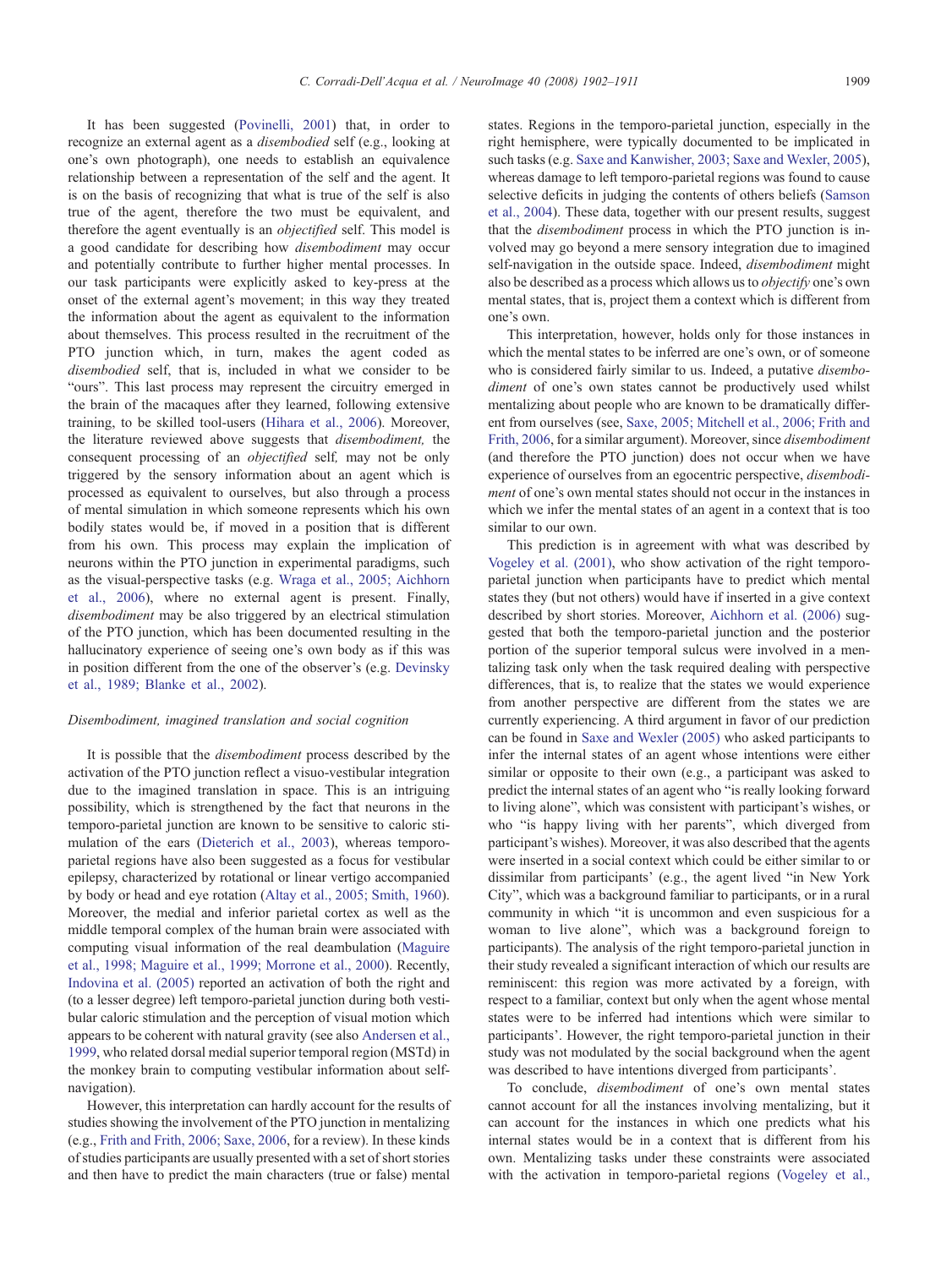<span id="page-8-0"></span>[2001; Saxe and Wexler, 2005; Aichhorn et al., 2006](#page-9-0)), just like in the present study where the PTO junction was found to be implicated in seeing one's own action performed from a different points of view. This strengthens the hypothesis that the disembodiment process, as described in the present study, is also recruited during mentalizing tasks.

#### Summary

In a fortunate gag in the movie Seven Years of Bad Luck (Linder, 1921), a valet, who inadvertently broke the master's mirror, places a servant on the other side of the mirror frame and asks him to pretend to be the master's reflection. When the master gets into the room, he sees his own movements mimicked by the servant and, therefore, he believes the servant to be himself. Even though we might laugh at the master's behavior, this actually reflects a major component of the human cognitive system: the ability to recognize an entity, which is physically separated from us, as the self. This ability is made possible by a disembodiment process, which allows us to project properties of the self away from the boundaries of one's own body to an agent in the outside space. Consistent with previous accounts, the right PTO junction was found to be associated with the *disembodiment* of the self. Our results specify, both anatomically and functionally, a brain region involved in a process which is considered as one of the most important evolutive achievements of the human cognitive system, in that it allows us to recognize our own face in a photograph, to plan actions by accounting external tools, to move remotely a video-game character, and, unfortunately, to be tricked by clever servants.

### Acknowledgment

We would like to thank Pei Sun for his helpful assistance during fMRI scans.

#### References

- Aichhorn, M., Perner, J., Kronbichler, M., Staffen, W., Ladurner, G., 2006. Do visual perspective tasks need theory of mind? Neuroimage 30, 1059–1068.
- Altay, E.E., Serdaroglu, A., Gucuyener, K., Bilir, E., Karabacak, N.I., Thio, L.L., 2005. Rotational vestibular epilepsy from the temporo-parietooccipital junction. Neurology 65, 1675–1676.
- Andersen, R.A., Shenoy, K.V., Snyder, L.H., Bradley, D.C., Crowell, J.A., 1999. The contributions of vestibular signals to the representations of space in the posterior parietal cortex. Ann. N.Y. Acad. Sci. 871, 282–292.
- Arzy, S., Thut, G., Mohr, C., Michel, C.M., Blanke, O., 2006. Neural basis of embodiment: distinct contributions of temporo-parietal junction and extrastriate body area. J. Neurosci. 26, 8074–8081.
- Berti, A., Bottini, G., Gandola, M., Pia, L., Smania, N., Stracciari, A., et al., 2005. Shared cortical anatomy for motor awareness and motor control. Science 309, 488–491.
- Blanke, O., Mohr, C., 2005. Out-of-body experience, heautoscopy, and autoscopic hallucination of neurological origin. Implications for neurocognitive mechanisms of corporeal awareness and self-consciousness. Brain Res. Brain Res. Rev. 50, 184–199.
- Blanke, O., Mohr, C., Michel, C.M., Pascual-Leone, A., Brugger, P., Seeck, M., et al., 2005. Linking out-of-body experience and self processing to mental own-body imagery at the temporo-parietal junction. J. Neurosci. 25, 550–557.
- Blanke, O., Ortigue, S., Landis, T., Seeck, M., 2002. Stimulating illusory own-body perceptions. Nature 419, 269–270.
- Brugger, P., 2002. Reflective mirrors: perspective-taking in autoscopic phenomena. Cogn. Neuropsychiatry 7, 179–194.
- Creem, S.H., Downs, T.H., Wraga, M., Harrington, G.S., Proffitt, D.R., Downs, J.H., 2001. An fMRI study of imagined self-rotation. Cognit. Affect. Behav. Neurosci. 1, 239–249.
- David, N., Cohen, M.X., Newen, A., Bewernick, B.H., Jon Shah, N., Fink, G. R., et al., 2007. The extrastriate cortex distinguishes between the consequences of one's own and others' behavior. Neuroimage 36, 1004–1014.
- David, N., Bewernick, B.H., Cohen, M.X., Newen, A., Lux, S., Fink, G.R., et al., 2006. Neural representations of self versus other: visual-spatial perspective taking and agency in a virtual ball-tossing game. J. Cogn. Neurosci. 18, 898–910.
- Devinsky, O., Feldmann, E., Burrowes, K., Bromfield, E., 1989. Autoscopic phenomena with seizures. Arch. Neurol. 46, 1080–1088.
- Dieterich, M., Bense, S., Lutz, S., Drzezga, A., Stephan, T., Bartenstein, P., et al., 2003. Dominance for vestibular cortical function in the nondominant hemisphere. Cereb. Cortex 13, 994–1007.
- Duhamel, J.R., Colby, C.L., Goldberg, M.E., 1998. Ventral intraparietal area of the macaque: congruent visual and somatic response properties. J. Neurophysiol. 79, 126–136.
- Eickhoff, S.B., Stephan, K.E., Mohlberg, H., Grefkes, C., Fink, G.R., Amunts, K., et al., 2005. A new SPM toolbox for combining probabilistic cytoarchitectonic maps and functional imaging data. Neuroimage 25, 1325–1335.
- Farrer, C., Franck, N., Georgieff, N., Frith, C.D., Decety, J., Jeannerod, M., 2003. Modulating the experience of agency: a positron emission tomography study. Neuroimage 18, 324–333.
- Farrer, C., Frith, C.D., 2002. Experiencing oneself vs another person as being the cause of an action: the neural correlates of the experience of agency. Neuroimage 15, 596–603.
- Friston, K.J., Holmes, A.P., Poline, J.B., Grasby, P.J., Williams, S.C., Frackowiak, R.S., et al., 1995. Analysis of fMRI time-series revisited. Neuroimage 2, 45–53.
- Frith, C.D., Frith, U., 2006. The neural basis of mentalizing. Neuron 50, 531–534.
- Hihara, S., Notoya, T., Tanaka, M., Ichinose, S., Ojima, H., Obayashi, S., et al., 2006. Extension of corticocortical afferents into the anterior bank of the intraparietal sulcus by tool-use training in adult monkeys. Neuropsychologia 44, 2636–2646.
- Hu, X., Le, T.H., Parrish, T., Erhard, P., 1995. Retrospective estimation and correction of physiological fluctuation in functional MRI. Magn. Reson. Med. 34, 201–212.
- Indovina, I., Maffei, V., Bosco, G., Zago, M., Macaluso, E., Lacquaniti, F., 2005. Representation of visual gravitational motion in the human vestibular cortex. Science 308, 416–419.
- Iriki, A., 2006. The neural origins and implications of imitation, mirror neurons and tool use. Curr. Opin. Neurobiol. 16, 660–667.
- Iriki, A., Tanaka, M., Obayashi, S., Iwamura, Y., 2001. Self-images in the video monitor coded by monkey intraparietal neurons. Neurosci. Res. 40, 163–173.
- Iriki, A., Tanaka, M., Iwamura, Y., 1996. Coding of modified body schema during tool use by macaque postcentral neurones. Neuroreport 7, 2325–2330.
- Karnath, H.-O., Baier, B., Nägele, T., 2005. Awareness of the functioning of one's own limbs mediated by the insular cortex? J. Neurosci. 25, 7134–7138.
- Keenan, J.P., McCutcheon, N.B., Pascual-Leone, A., 2001. Functional magnetic resonance imaging and event-related potential suggest right prefrontal activation for self-related processing. Brain Cogn. 47, 87–91.
- Leube, D.T., Knoblich, G., Erb, M., Grodd, W., Bartels, M., Kircher, T.T.J., 2003. The neural correlates of perceiving one's own movements. Neuroimage 20, 2084–2090.
- Linder, M., 1921. Seven years of bad luck [Motion Picture]. Max Linder Productions.
- Maguire, E.A., Burgess, N., O' Keefe, J., 1999. Human spatial navigation: cognitive maps, sexual dimorphism, and neural substrates. Curr. Opin. Neurobiol. 9, 171–177.
- Maguire, E.A., Burgess, N., Donnett, J.G., Frackowiak, R.S., Frith, C.D., O' Keefe, J., 1998. Knowing where and getting there: a human navigation network. Science 280, 921–924.